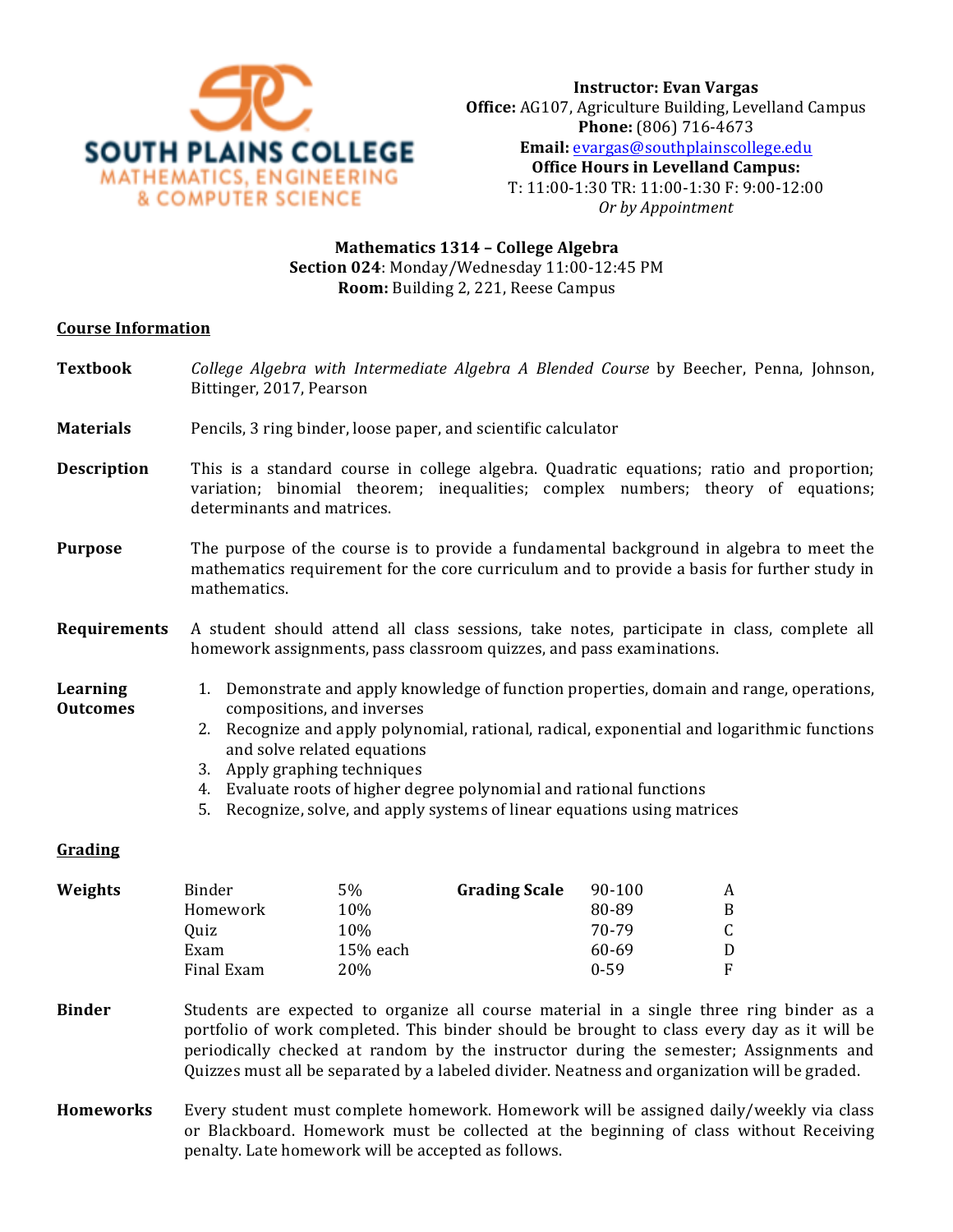- 1. -15% for tardiness
- 2. -50% for next class
- 3. -100% otherwise

## **Quizzes** Quizzes will be given once a week and will contain material pertaining to Homework and Lecture. No make-up quizzes will be allowed.

**Exams** Exams will cover material from Homework, Quizzes, and Lectures as indicated by the course itinerary. Examinations will be a combination of open answer, fill in the box, and/or multiple choice. Students need only bring pencils, lead, erasers, and approved calculators. No other material will be required unless stated in class.

> Cell phones, smart watches, tablets, computers, etc. **are not allowed** and students will be asked to remove their device(s) or leave the class. Students seen with and using unapproved devices will receive an automatic 0 for the exam and be dropped.

**Final Exam** A **comprehensive** final exam will be given at the end of the semester. Failure to attempt the final exam will result in a failing grade for the course. The final exam will be given on **Monday December 10th** 2018 from 10:15-12:15 A.M. Conflicting test schedules must be worked out with instructors.

## **Classroom Policies**

- **Disclaimer** The instructor reserves the right to amend any class policies as deemed necessary by the instructor or South Plains College and will announce any changes in class. If a student has any questions about a change in policy ask the instructor.
- **Computer Class Policy ABSOLUTELY NO FOOD ALLOWED**. Drinks must have a threaded cap to be allowed and must be put away when not in use. Music devices during lab assignment times are acceptable. Each workstation must be cleaned and straightened before leaving the area.

**Class Cancellation Policy** In the event of class being canceled by the school/instructor, the student will be responsible for the lecture material missed. The class will continue on the following class day. All information will be on Blackboard and/or sent via email to be accessed by the student.

- **Attendance Policy** Records of student attendance are maintained throughout the semester. Three absences, for **any reason**, are allotted to the student for the semester. Tardies count as one-half of an absence and will be applied for leaving early. Once this condition is exceeded, the instructor has the right to drop the student with an F or X grade at their discretion.
- **Withdrawal** To withdraw from this class, the student will need to go to the Admissions and Records office either on the Levelland campus or the Reese Center campus, and fill out a drop notification form.
- **Email Policy** The instructor will only acknowledge, respond, and send emails to your assigned SPC email. This ensures the intended recipient receives all correspondence from the instructor.

**Final Grading Policy** All grades are rounded from the tenths place, e.g.  $80.5 = 81$ ,  $80.49 = 80$ . Upon the submission of grades at the end of the semester. **ALL GRADES ARE FINAL!** 

**Returning Grades Policy** The instructor will attempt to return grades by the next class meeting; however, the instructor reserves the right to have at least one (1) week to grade assignments and post grades from the due date.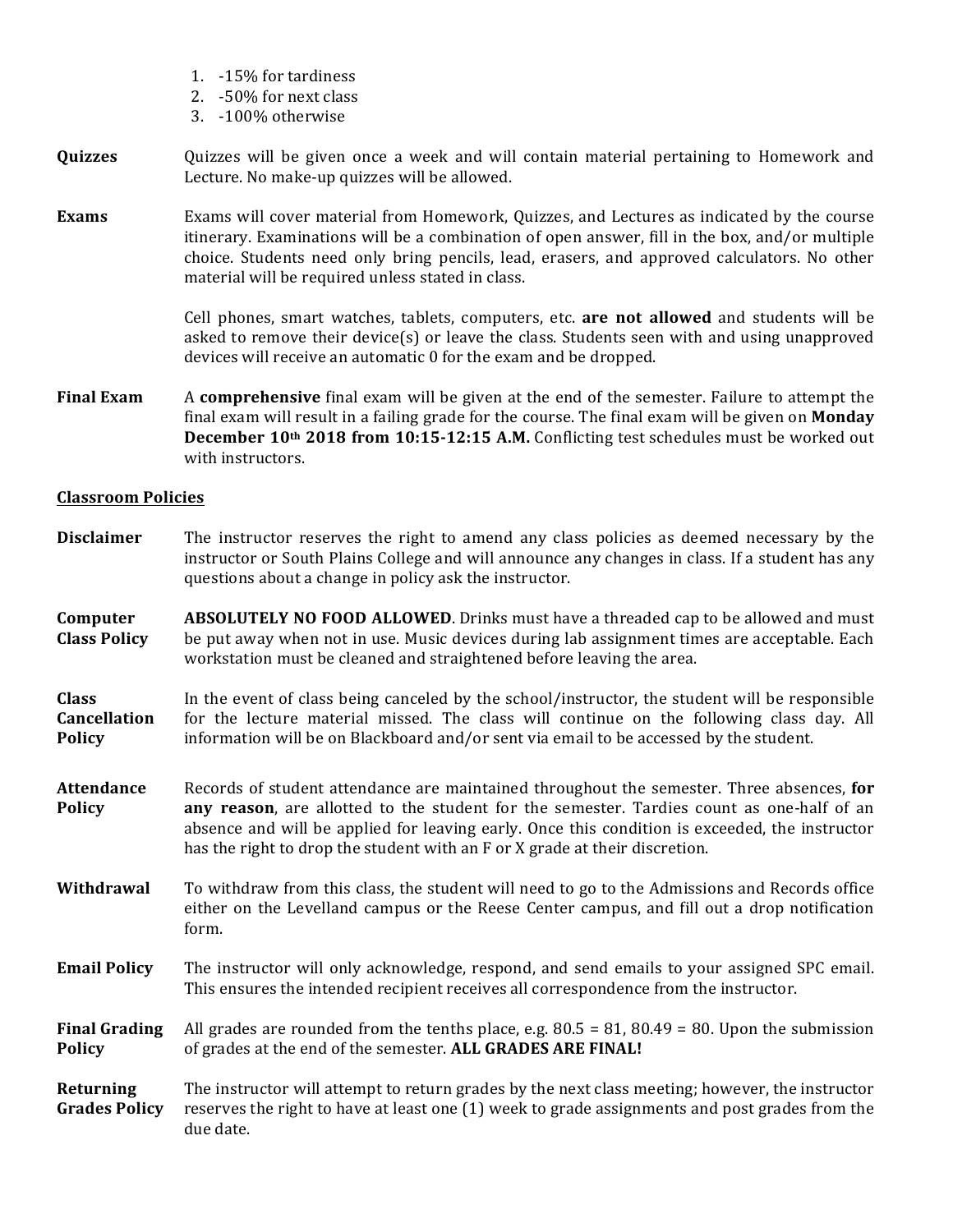- **Religious Holy Days**  Section 51.911, Texas Education Code, South Plains College will allow a student who is absent from class for the observance of a religious holy day to take an examination or complete an assignment scheduled for that day within seven (7) calendar days after the absence. Students are required to file a written notification of absence with each instructor within the first fifteen  $(15)$  days of the semester **(Friday, 14 September 2018)** in which the absence will occur. Forms for this purpose are available in the Student Services Office along with instructions and procedures. "Religious holy days" means a holy day observed by a religion whose place of worship is exempt from property taxation under Section 11.20, Tax Code.
- **Disabilities Statement** Students with disabilities, including but not limited to physical, psychiatric, or learning disabilities, who wish to request accommodations in this class should notify the Disability Services Office early in the semester so that appropriate arrangements may be made.
- **Diversity Statement** The instructor will establish and support an environment that values and nurtures individual and group differences and encourages engagement and interaction. Understanding and respecting multiple experiences and perspectives will serve to challenge and stimulate everyone to learn about others, the larger world, and ourselves. By promoting diversity and intellectual exchange, we will not only mirror society as it is but also model society as it should and can be.
- **Sexual Misconduct** It is important for students to know that all faculty members are mandated reporters of any incidents of sexual misconduct. Faculty cannot keep information about sexual misconduct confidential if students share that information. SPC offers advisors that students can confidentially seek out in the Health & Wellness Center. These advisors have the best interest in students and information can be accessed on campus or even in the local community.
- **Campus Concealed Carry** Campus Concealed Carry - Texas Senate Bill - 11 (Government Code 411.2031, et al.) authorizes the carrying of a concealed handgun in South Plains College buildings only by persons who have been issued and are in possession of a Texas License to Carry a Handgun. Qualified law enforcement officers or those who are otherwise authorized to carry a concealed handgun in the State of Texas are also permitted to do so. Pursuant to Penal Code (PC) 46.035 and South Plains College policy, license holders may not carry a concealed handgun in restricted locations.
- **Academic Honesty** Students are expected to uphold the ideas of academic honesty; all work that is submitted for grading must be your own. Violation of this policy will result in an  $F$  for the assignment(s) and the student dropped with an F. For more details on what is considered cheating, see the South Plains College catalog.
- **Equal Opportunity** South Plains College strives to accommodate the individual needs of all students in order to enhance their opportunities for success in the context of a comprehensive community college setting. It is the policy of South Plains College to offer all educational and employment opportunities without regard to race, color, national origin, religion, gender, disability, or age.

**Holiday/ Travel Statement** If a student has any pre-existing plans to travel during scheduled class times, the student must inform the instructor **no later than Wednesday, September 5<sup>th</sup>, 2018**. Failure to properly inform of any missed class will result in forfeiture of any graded class work with no allowable replacement/make-up work.

**Recording Devices** Students are not allowed to use recording devices such as audio or video during class unless approved by the instructor

**Resources** Students may utilize free tutoring provided by SPC. Tutoring is available at all SPC campus locations. Please consult with the instructor for further information.